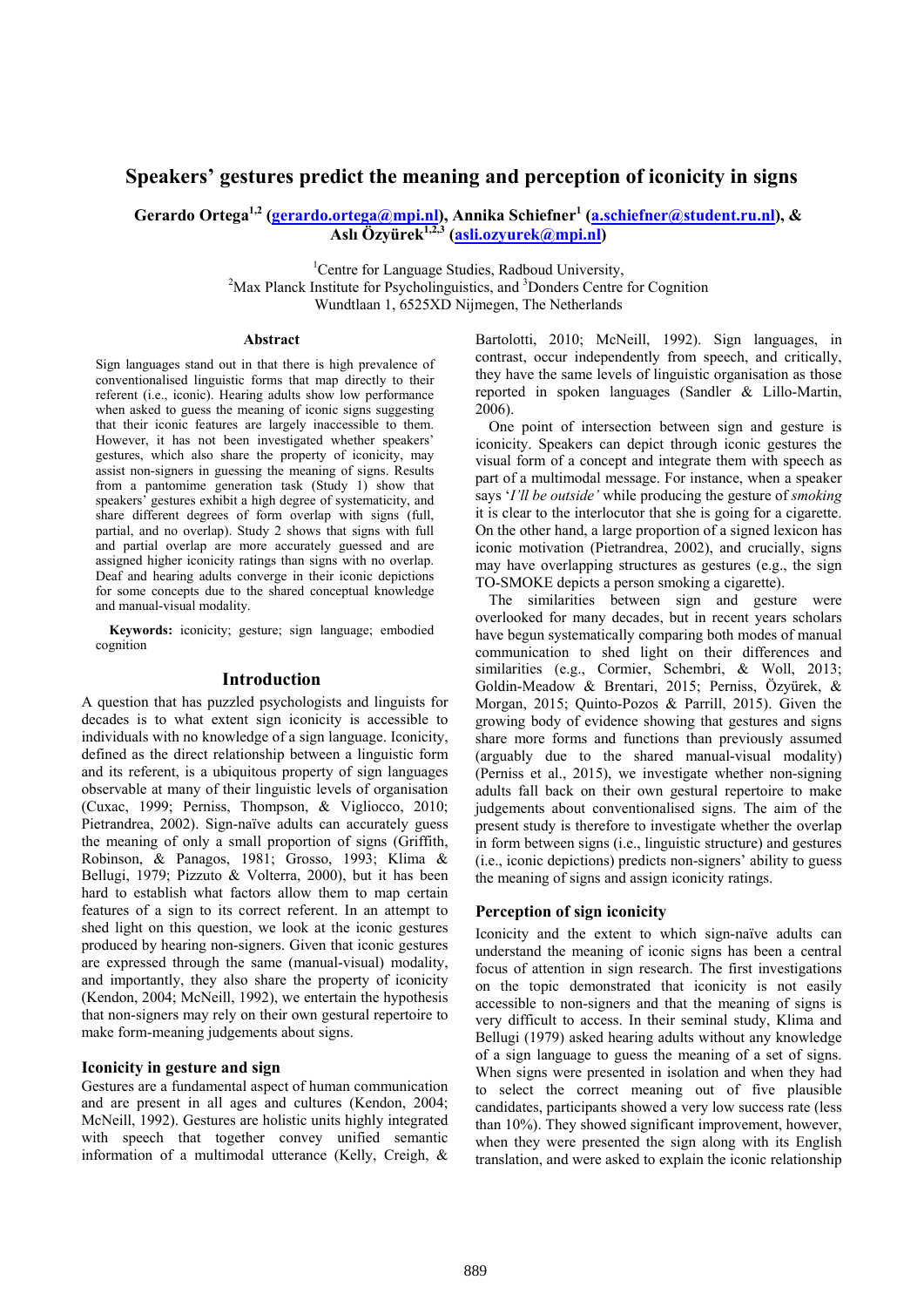between the sign and its meaning. Participants showed overall agreement in that they were able to accurately describe the iconic motivation of more than 50% of the signs (e.g., most participants agreed that the sign VOTE depicted a person putting a ballot in a box). This study set a benchmark in sign language research and convincingly argued that iconicity is difficult to access by hearing nonsigners and that the notion of iconicity is better understood as a property that lies in a continuum with the meaning of some signs being more transparent than others.

Another study highlights the possibility that similarities between signs and the gestures used by the hearing community may assist sign-naïve participants in guessing the meaning of signs. Grosso (1993) showed a set of iconic and arbitrary signs in Italian Sign Language (LIS) to hearing non-signing adults and asked them to guess their meaning. Participants could not provide a correct response for a large proportion of signs (76%) but they were very accurate for a considerable number of items on the list (24%). A detailed analysis of the correctly guessed items revealed that these signs resemble the emblems commonly used by Italian speakers (e.g., the sign GOOD has the same form and meaning as the emblem used by hearing Italians). Emblems have a conventionalised, culture-specific form and meaning (Kendon, 1995, 2004) so when non-signing adults are confronted by signs that overlap in structures, they rightly assume that they also share the same meaning. This study is one of the first to suggest that non-signers' ability to guess the meaning of signs is based on the structural similarities between conventionalised (linguistic) signs and the gestures produced by the surrounding speaking community.

A limitation of this study is that it presupposes that only emblems facilitate the accurate guessing of the meaning of signs but does not say how other types of gestures may also be recruited. Emblems have highly conventionalised hand configurations, are used for specific pragmatic purposes (Kendon, 1995, 2004), and have mental representations akin to those of abstract words (Gunter & Bach, 2004), so they are retrievable gestural entities that can be compared with convetionsalised signs. However, other types of iconic gestures may also be used as a basis to make judgments about the meaning of signs. In this study, we turn to the systematic iconic gestures shared in a community of speakers to investigate how overlap in form with conventionalised signs influences meaning-based judgements about signs.

# **Systematicity in iconic gestures**

The form of iconic gestures has been assumed to be variable, with their structure depending on the context in which they are used, the interlocutor, and the communicative intent of the speaker. It has been assumed that individuals tailor their gestures to the main focus of a conversation and as a result they vary in form and meaning from one conversation to the next (Müller, 2013). However, recent studies have found that contrary to this received knowledge, the iconic gestures produced by hearing adults exhibit a high degree of systematicity, and tend to represent very similar forms across individuals.

For instance, it has been found that the iconic co-speech gestures used in object descriptions are highly systematic and their form depends on the physical properties of the referent (Masson-Carro, Goudbeek, & Krahmer, 2015). Objects that can be manipulated with the hands (e.g., a pen) are represented with gestures mimicking how the object is held; while objects with low manipulability affordances (e.g., a sink) are represented through gestures outlining their shape. A striking degree of systematicity has also been reported in elicited silent gestures (i.e., pantomimes). When asked to express concepts in pantomime, participants tend to systematically differentiate actions from tools through distinct gestural forms (i.e., re-enactment of bodily movements for verbs and handshapes representing the form of objects for nouns) (Padden et al., 2013; Padden, Hwang, Lepic, & Seegers, 2015). More recently, high degree of systematicity in the structure of pantomimes has also been found across different semantic domains and for geographically unrelated cultures. Ortega and Özyürek (2016) elicited pantomimes from Dutch and Mexican adults and found that both groups employ remarkably similar strategies to depict referents. Through the implementation of specific types of iconic representations and their combinations, participants systematically represent concepts across different semantic domains. These pantomimes bare strong resemblance with the structures of recently discovered sign languages (Safar & Petatillo, in preparation), so it has been argued that pantomimes reveal some of the cognitive dispositions that give rise to a signed lexicon in emerging sign languages.

The relevance of these studies is two-fold: first, they demonstrate that iconic gestural depictions are not as variable as previously assumed, but rather are deployed systematically to represent concrete concepts within specific semantic domains. Second, such systematicity results in shared knowledge about some manual forms across a community of speakers. As a consequence, individuals are likely to have expectations of how a concept should be represented in the manual-visual modality – at least for a set of referents. This has important implications for the perception of sign iconicity by non-signers. Non-signing adults confronted by conventionalised signs for the first time will not make judgements about their meaning in a vacuum. Rather, they are likely to fall back on their gestural knowledge to make judgments about the meaning of iconic signs.

# **The Present Study**

Based on evidence that many iconic gestures are highly systematic across individuals (Masson-Carro et al., 2015; Ortega & Özyürek, 2016; Padden et al., 2013, 2015; van Nispen, van de Sandt-Koenderman, Mol, & Krahmer, 2014) it is possible to assume that non-signing adults have at their disposal a cohort of shared gestures with specific forms and meanings on which they may base their judgment about signs. In order to test this hypothesis, we carried out two studies. In Study 1 we elicited pantomimes from nonsigning adults to determine which gestures were the most systematic across participants. Once these pantomimes were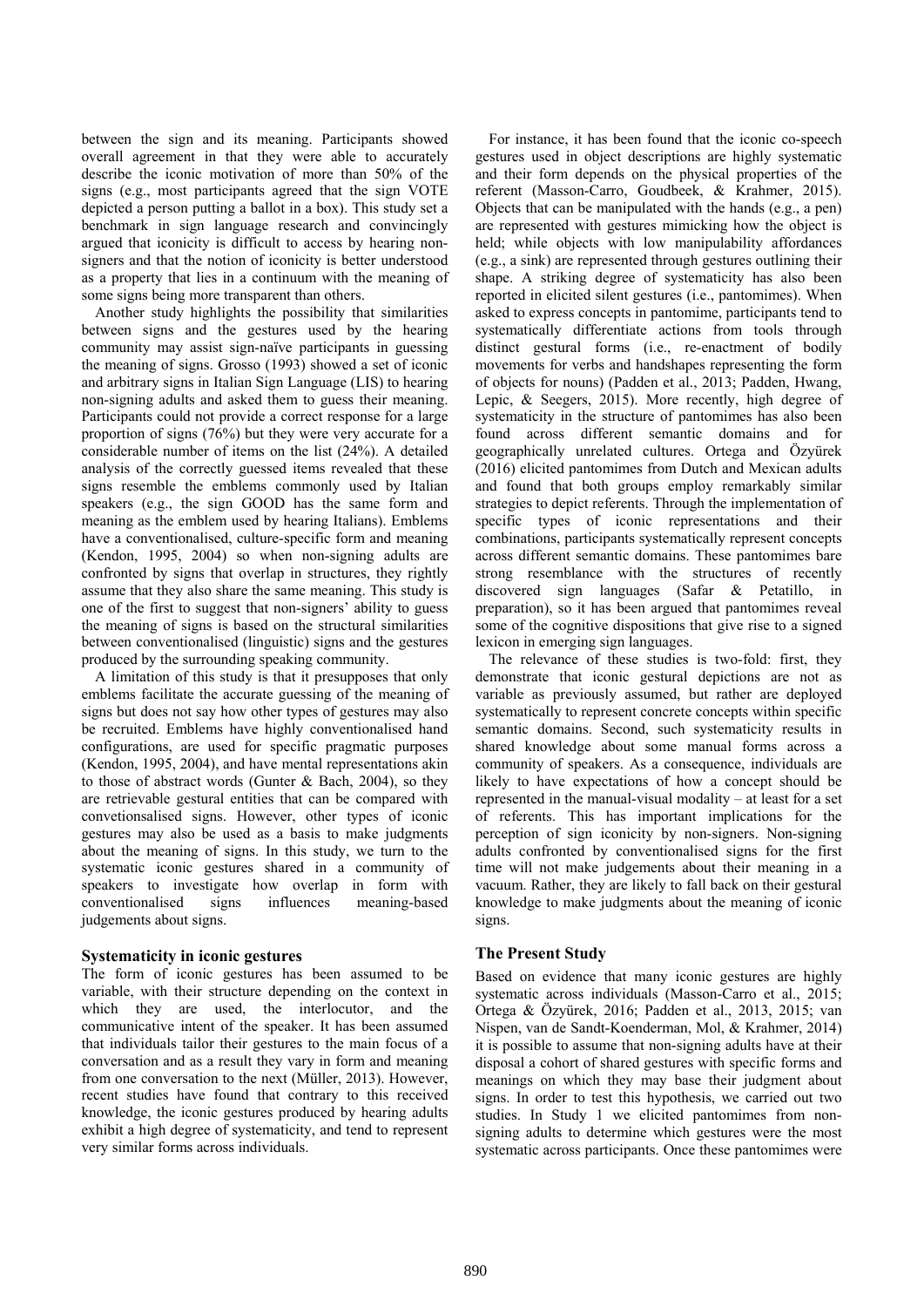selected, we compared them to signs from Sign Language of the Netherlands (NGT) and looked for signs that overlapped in form to different degrees (full, partial, or no overlap). These signs served as stimulus materials for Study 2. In this study, a different group of participants were presented with the signs and were asked, first, to guess their meaning. After they gave their response, they were given the correct translation, and then were asked to give iconicity ratings. The prediction is that when signs map directly to their gesture non-signing adults will be more accurate at guessing their meaning and will assign higher iconicity ratings (e.g., the gesture and the NGT sign TO-SMOKE represent a person smoking a cigarette so participants are likely to be very accurate and give high iconicity ratings). The expected results will lend credence to the hypothesis that sign-naïve adults base their responses not only on their emblems (Grosso, 1993), but also on other types of (iconic) gestures that are systematic within a community.

## **Methodology**

# **Study 1: Pantomime generation task Participants**

Twenty native speakers of Dutch (10 females, age range: 21-46, mean: 27 years) living in the area of Nijmegen, the Netherlands, took part in the study.

## **Procedure**

Participants were seated in front of a computer and were asked to produce a gesture that conveyed exactly the same meaning as the word on the screen. They were explicitly told that it was not allowed to speak or to point to any object in the room and that they could say 'pass' if they were unable to generate a pantomime. Two cameras were positioned on each side of the participant to record their gestural productions. Trials started with a fixation cross (500 ms) followed by the target word (4000 ms) time during which they had to produce their gesture. After the 4000 ms ended, the next trial began. The motivation behind this strict timing was to elicit participants' most intuitive response. Participants were presented a total of 273 words.

Pantomimes were coded according to the description parameters proposed by Bressem (2013), which are based on the phonological parameters *handshape*, *location*, and *movement* of sign languages. Based on these features, we looked at the gestures that exhibited the same structure across a large number of participants. If the same gesture was produced by at least 12 out of 20 participants, it was considered the *default* gesture for that concept. These resulted in a total of 119 pantomimes that were consistent across a large proportion of the pool of participants (mean number of participants producing the same pantomime: 15.14).

These *default* gestures were compared to their NGT translation on each phonological parameter (i.e., handshape, location and movement) to select items with different degrees of form overlap. This comparison resulted in three categories of signs. 1) Full overlap (N=36): gesture-sign pairs did not differ in any parameter (Figure 1A). 2) Partial overlap (N=56): this category includes signs in which only one parameter differed from the gesture (Figure 1B). 3) No overlap (N=54): signs in which two or more parameters differed. This category consisted of 27 signs that did not overlap at all with the elicited gesture, plus an additional 27 signs for which no default gesture could be established (Figure 1C). These three groups of NGT signs (N=146) were the stimuli for Study 2.

## **Study 2: Open-cloze and iconicity rating Participants**

The participants of this study were a different group of 20 hearing native speakers of Dutch  $(14 \text{ female})$ , mean age = 21.8 years) with no knowledge of NGT or any other sign language. None of them took part in the pantomime generation task.

#### **Stimuli**

The stimuli consisted of videos of the 146 NGT selected from Study 1 (i.e., signs with full, partial, and no overlap with gesture). Videos were produced by a deaf signer with neutral face and without mouthings to avoid giving away cues about the meanings of the signs.

**GESTURE** 

**SIGN** 



Figure 1: Examples of sign-gesture pairs with different degrees of overlap. A) TO-CUT shares all the components (handshape, location, movement) between sign and gesture. B) TO-SAW differs in only one parameter (handshape). C)

In LAPTOP, sign and gesture have no overlap.

#### **Procedure**

At the beginning of each trial, an NGT sign in citation form was presented. After the video had played in full and disappeared from the screen, a new screen was presented instructing participants to guess the meaning of the sign and write its meaning in one word (typed). Participants were required to type in an answer for every item but they were also allowed to skip items if they could not come up with a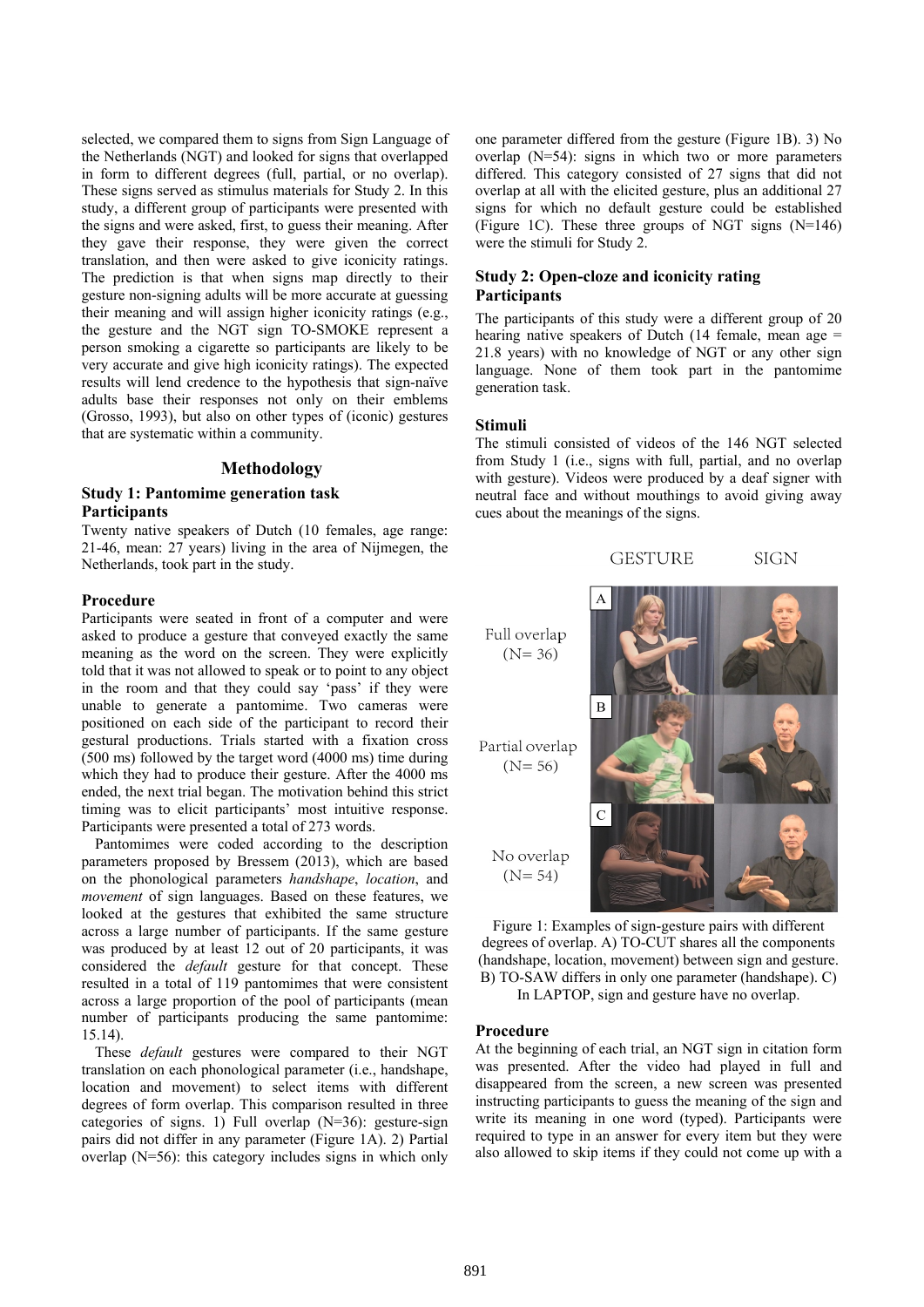meaning. After participants had entered an answer, a new screen of instructions came up. Here participants were given the actual meaning of the sign and were asked to judge how well the sign represented its meaning. The sentence read: 'The meaning of the sign is [translation equivalent]. How much does the sign look like its meaning?' The screen displayed a 7-point Likert and participants were required to type in their rating (1 representing the lowest similarity and 7 the highest).

### **Analysis**

 $\overline{a}$ 

Participants gave a response for a large proportion of the signs with passes representing only 6.5% of responses. Despite being instructed to write only one word, many responses were phrases, but they were still included in the analysis. Based on the Dutch version of the Boston Naming Task (Roomer, Hoogerwerf, & Linn, 2011), answers were coded as correct and incorrect. Answers were coded as correct if they matched exactly the expected answer (e.g., sign: TO-PULL; response: to pull) or if they were synonyms of each other (e.g., sign: TO-PHONE; response: to ring). This category also included answers that were not the same part of speech as the target sign, but where the answer was specific to the target concept (e.g., sign: TO-PHONE; response: telephone $\overline{a}$ . We also included phrases containing a verb and the correct argument depicted in the sign (e.g., sign: BANANA; response: to peel a banana). Responses that did not fit into any of these categories were classed as incorrect answers.

Incorrect answers were subdivided into responses that were semantically related and unrelated to the sign. Semantically related answers included responses that belonged to the same semantic domain (e.g., sign: DUCK; response: penguin); as well as answers that were lacking the appropriate abstraction to the target concept (e.g., the sign MONKEY, which re-enacts how a primate scratches the sides of its torso, was often labelled as *scratching*).

The semantically unrelated category included responses that were plainly wrong, or answers derived from visual information of the sign, but that had no relationship with the concept (e.g., the sign MOUNTAIN describes the outline of two horizontal bumps, but it was often interpreted as a *camel*).

For the open cloze, the proportions of correct, semantically related, and semantically unrelated answers were calculated for every item, thereby collapsing across participants' answers. Missing answers were discarded for this analysis and did not contribute to the proportions. For the iconicity ratings, all values were averaged across participants to obtain the mean ratings for each of the 146 signs.

### **Results**

Performance on the open cloze was highly variable across participants and items. While only nine items (6.2%) were correctly identified by all participants, half of the signs (73 signs) were correctly identified by at least 25% of participants. For 26 items (17.8%), all answers were semantically related to the target meaning, suggesting that participants were able to correctly identify some aspect of the sign but did not make the full abstraction to the target meaning (e.g., sign: TO-FLY; response: bird). Regarding the iconicity ratings, participants were able to give a response for all items. In order to establish to what extent sign-gesture overlap contributes to guessing the meaning of a sign and assign iconicity ratings, we considered the following variables in the statistical analysis.

Independent variable: Degree of overlap (full, partial, and no overlap)

Dependent variables:

- i. Proportion of correct answers (open cloze)
- ii. Proportion of semantically related answers (open cloze)
- iii. Proportion of semantically unrelated answers (open cloze)
- iv. Mean iconicity rating

A multivariate ANOVA was run to determine the relationship between type of gestural overlap (full, partial and, no overlap) and the dependent variables of the open cloze and the iconicity ratings. Using Pillai's Trace we found a significant overall effect of the degree of overlap, *V*  $= 0.541, F(6,230)=14.205, \eta^2 = .27, p < .001$ . The following sections will describe the between-subjects effects for each dependent variable.

i) Turning to the proportion of *correct answers* in the open cloze, tests of between-subjects revealed a significant effect of degree of overlap,  $F(2,116)=24.168$ ,  $\eta^2 = .194$ ,  $p <$ .001. Planned contrasts revealed an increase of correct answers from no overlap items  $(M = 0.12, SE = .03)$  to partial overlap ( $M = 0.46$ ,  $SE = .05$ ,  $\Delta = -0.31$ ,  $SE_{\Delta} = .06$ , *p*  $\sim$ .001, BCa 95% CI [-0.45, -0.18]), but no significant difference between partial and full overlap ( $M = 0.61$ ,  $SE =$ .06,  $p = .209$ ). The proportion of correctly identified items was thus higher for items with full and partial overlap than for those with no overlap (Figure 2).

ii) Regarding the proportion of incorrect answers that were *semantically related* to the sign, a test of betweensubjects effects revealed no significant effect of the degree of overlap between gestures and signs,  $p = .305$ . That is, wrong answers in the open cloze were equally distributed across the three types of signs (full, partial, and no overlap).

iii) Turning to the proportion of incorrect answers that were *semantically unrelated* to the target concept, tests of between-subjects effects revealed a significant effect of the degree of overlap,  $F(2,116)=26.909$ ,  $\eta^2 = .317$ ,  $p < .001$ . Signs with no overlap were significantly less likely to be guessed correctly  $(M = 0.75, SE = .05)$  than those with partial overlap ( $M = 0.41$ ,  $SE = .05$ ,  $\Delta = 0.34$ , BCa 95% CI [0.21, 0.47],  $p \leq 0.001$ . Signs with full overlap were

<sup>1</sup> In Dutch, verb/noun distinctions are differentiated through affixes to the root. For example, telef*oneren* (to phone) is a verb and telef*oon* (telephone) is a noun. The English translations do not reflect that participants responded with a single word.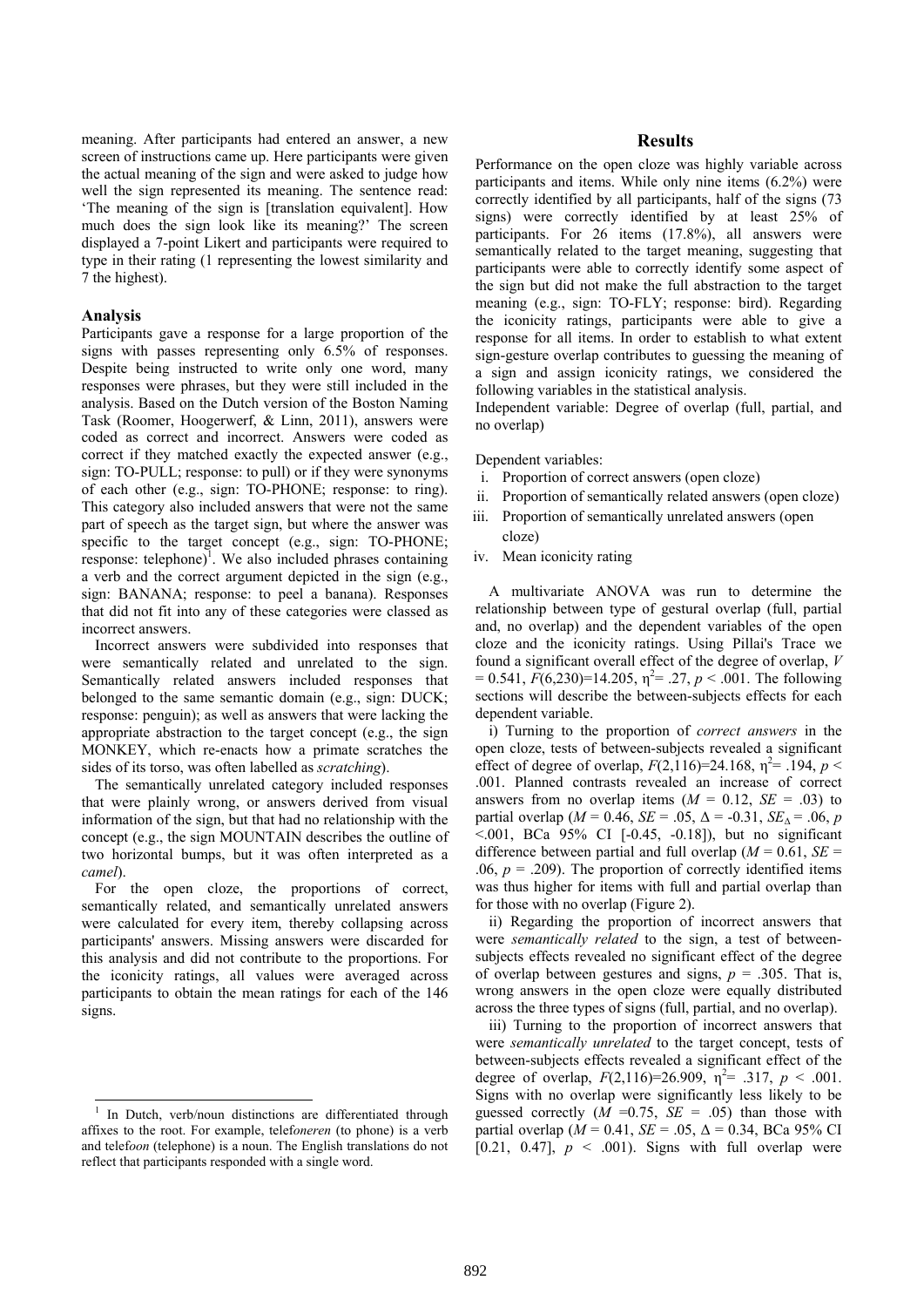significantly more likely to be guessed accurately than signs with partial overlap ( $M = 0.21$ ,  $SE = .04$ ,  $\Delta = 0.192$ , BCa 95% CI [0.05, 0.33], *p* =.009). In other words, the less similar a sign is from a gesture, the more likely it is to be guessed inaccurately.

iv) When we look at iconicity ratings, we found an association with the degree of overlap between sign and gesture  $F(2,111.836)=54.13$ ,  $\eta^2 = .483$ ,  $p < .001$ . Planned contrasts revealed a significant increase of mean iconicity ratings from no overlap  $(M = 3.18, SE = 0.22)$  to partial overlap ( $M = 5.34$ ,  $SE = .17$ ,  $\Delta = -2.13$ , BCa 95% CI [-2.617,  $-1.642$ ],  $p < .001$ ) but not from partial to full overlap  $(M = 5.92, SE = .15, p = .07)$ . These results suggest that when signs have greater overlap in form with their gestures they perceive signs as more iconic (see Figure 3).



Figure 2: Mean proportion of correctly guessed answers as a function of gesture overlap with the target sign



Figure 3: Mean iconicity ratings as a function of gesture overlap with the target sign

#### **Discussion**

These data expands on previous research by showing that the gestural repertoire of non-signing adults is recruited to make judgments about the meaning of lexical signs. We showed that signs that overlap in form with their gestures are guessed more accurately and are judged as more iconic. The proportion of correct answers and iconicity ratings were higher for signs that overlapped in form with gestures, but there was no additional improvement between full and partial overlap. This suggests that despite their slight structural differences, these two types of signs bear enough resemblance to participants' gestures to make an association between them.

Signs and gestures share the same physical constraints to express a concept in the manual modality, with the referent shaping to some extent the features than can be expressed with the hands (Masson-Carro et al., 2015). It is therefore not surprising that signs and gestures converge in the strategies to depict the visual characteristics of many concepts. If signs and gestures have similar structures for some concepts, it means that deaf and hearing adults share conceptual knowledge about these concepts (i.e., visual, semantic, perceptual, sensorimotor representations). When there is sufficient overlap between signs and gesture, nonsigning adults may tap into these schemas to make judgements about the meaning of signs. These findings also relate to research showing that humans – as well as other primates – understand and evaluate the correctness of others' actions through the activation of brain regions engaged when they perform the same actions themselves (Koelewijn, van Schie, Bekkering, Oostenveld, & Jensen, 2008; Rizzolatti, Fadiga, Gallese, & Fogassi, 1996).

The errors produced by participants, however, clearly show that if gesture and sign mismatch, or if the meaning of signs departs slightly from the features they depict, participants are unable to estimate accurately the meaning of a sign. As a result, they will also rate the sign as less iconic. Non-signers have a very limited scope to assign meanings to signs and seem to be inclined to describe only what is directly encoded in them. While they are capable of extracting some visual information from the signs they often fail to respond with the correct metonymic associate (e.g., they respond *scratch* instead of *monkey*). This goes to show that despite their similarities, sign languages have established linguistic conventions not shared with gestures and thus are inaccessible to non-signing adults.

 This study adds to the body of research investigating how modality shapes linguistic/communicative structures (Perniss et al., 2015).

#### **Acknowledgments**

This work was supported by a Veni grant by the Netherlands Organisation for Scientific Research (NWO) awarded to the first author. We would like to thank the members of the Multimodal Language and Cognition lab at Radboud University for their helpful comments, in particular to Swen Schreiter, Linda Drijvers, and James Trujillo for their support.

### **References**

- Cormier, K., Schembri, A., & Woll, B. (2013). Pronouns and pointing in sign languages. *Lingua*, *137*, 230–247. http://doi.org/10.1016/j.lingua.2013.09.010
- Cuxac, C. (1999). French sign language: proposition of a structural explanation by iconicity. *Gesture-Based Communication in Human-Computer*, *1739*(1), 165– 184.
- Goldin-Meadow, S., & Brentari, D. (2015). Gesture, sign